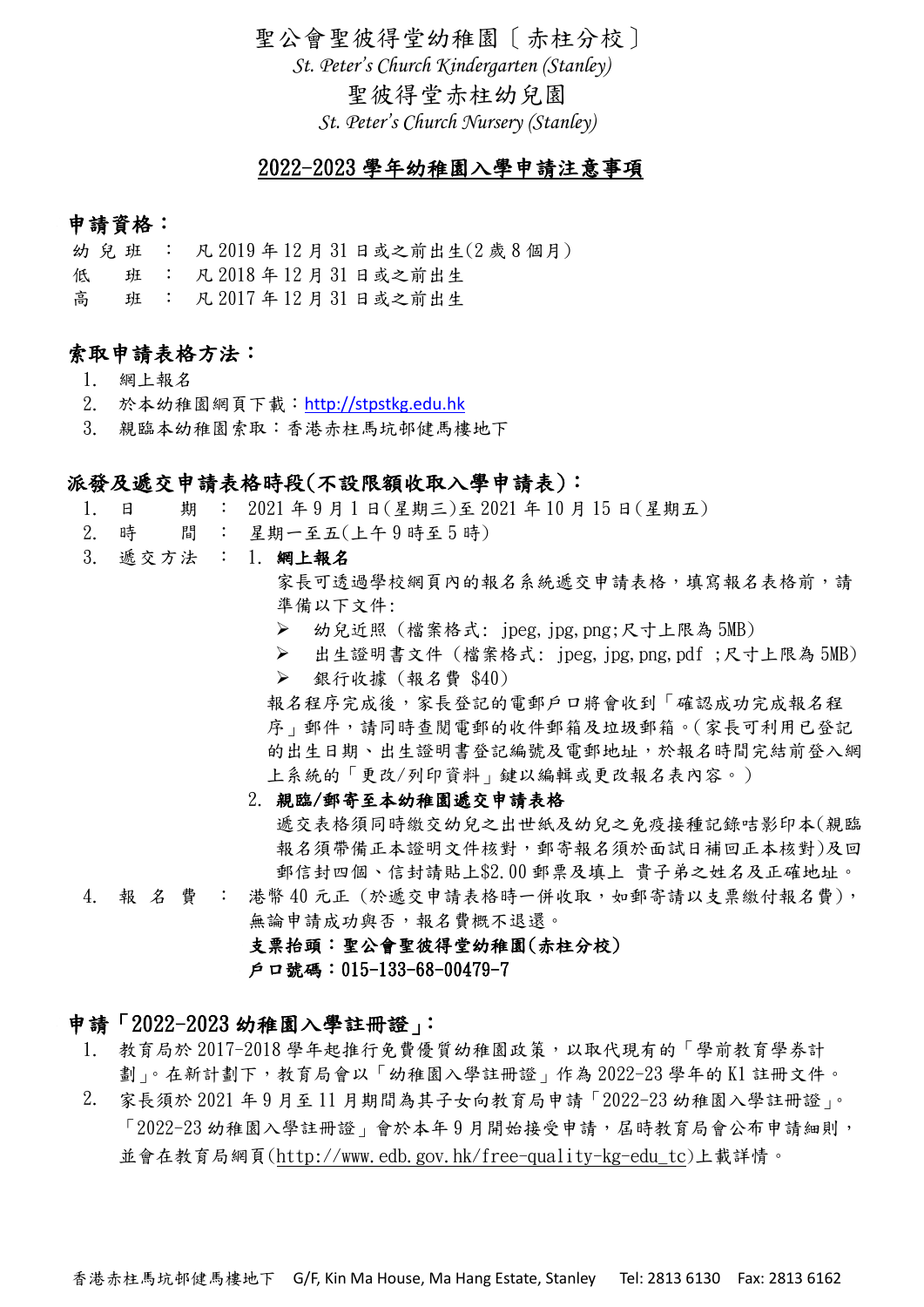### 收生準則:

- 1. 面試表現。
- 2. 申請人的兄弟姊妹正在本幼稚園就讀、本園教職員之子女及本堂教友之子女獲優先考慮。

### 面見安排:

- 1. 本幼稚園會安排面見所有申請入讀的兒童。
- 2. 面見於 2021 年 11 月 6 日(星期六)進行,本幼稚園會另函通知家長。
- 3. 以小組或個別形式面見。
- 4. 須一位家長陪同參加面見。
- 5. 在面見非華語兒童時,學校可按需要為申請人安排翻譯 服務,家長和兒童亦可由懂中文的 親友陪同會面,協助溝通。

### 取錄結果詳情:

- 1. 公佈日期:2021 年 12 月 17 日前(以郵寄形式通知)
- 2. 正選生 : 家長須於 2022 年 1 月 6 日至 8 日(統一註冊日期)內的指定時間到本幼稚園辦理 註冊手續,並須提交「2021-22 註冊證」正本及繳交註冊費。
- 3. 備取生 : 本幼稚園會發出通知,請家長於指定日期到本幼稚園辦理註冊手續,並須提交 「2021-22 註冊證」正本及繳交註冊費。
- 4. 家長請留意,如未能在指定的註冊日期提交有效的註冊文件,本幼稚園或未能為獲取錄兒童 完成手續,因此家長務必於指定日期內向教育局申請相關註冊證。
- 5. 2021-22 學年的半日班註冊費為港幣 970 元正,本校會於 2022 年 10 月退回註冊費。全日班 註冊費為港幣 1,570 元正將會於首月開始作學費扣減,但若家長於註冊後決定為子女轉校, 請以書面通知本幼稚園。求幼稚園會退回相關註冊證,但註冊費將不獲退還。在取回註冊證 後,本幼稚園亦不會再為該兒童保留學位。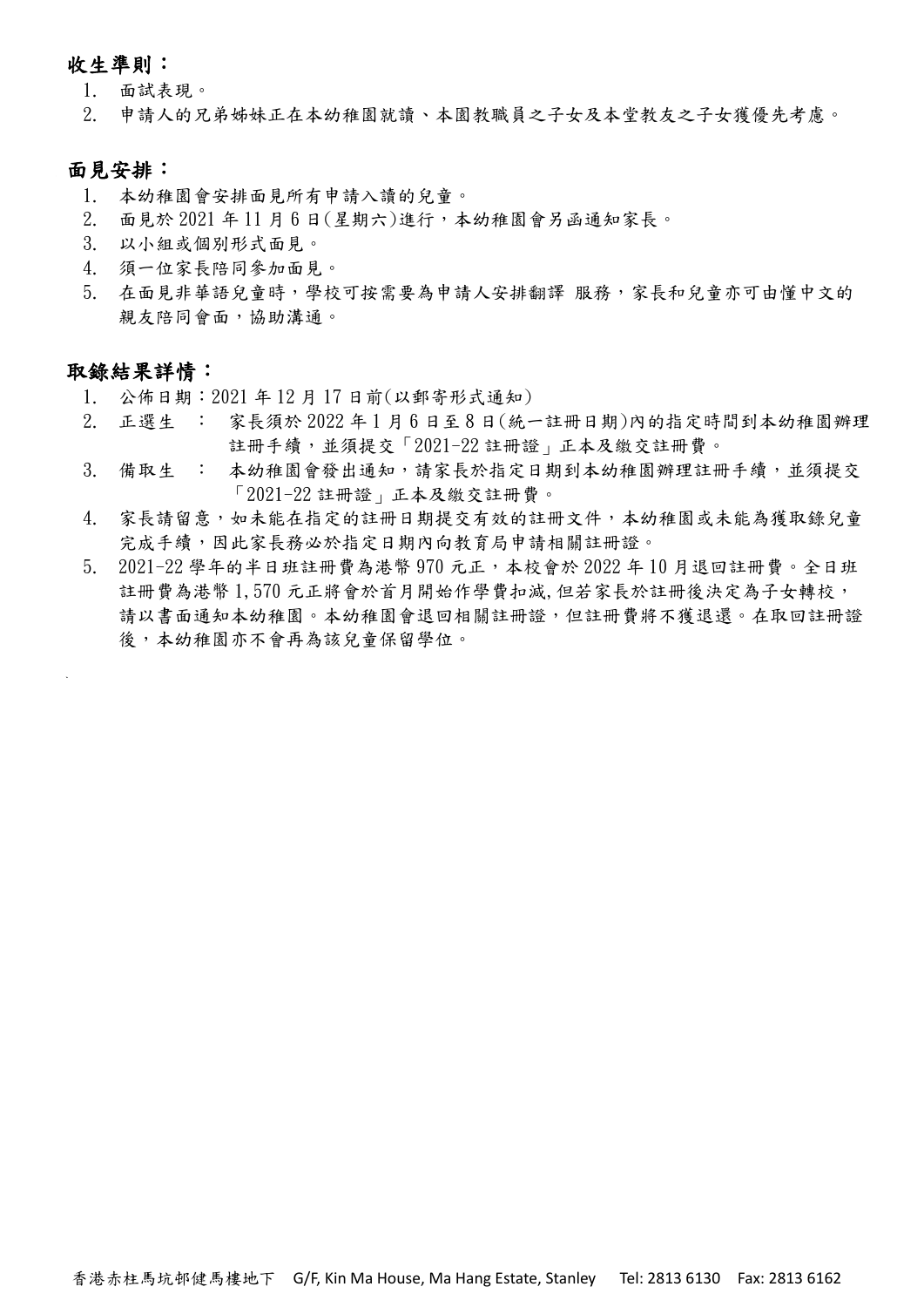聖公會聖彼得堂幼稚園〔赤柱分校〕 *St. Peter's Church Kindergarten (Stanley)* 聖彼得堂赤柱幼兒園 *St. Peter's Church Nursery (Stanley)*

## **Information on Admission in the 2022/23 School Year**

### **Eligibility Criteria**

- K1: was born on or before 31 December 2019 (2 year 8 months)
- K2: was born on or before 31 December 2018
- K3: was born on or before 31 December 2017

### **Collection of application forms**

- 1. Online Admissions
- 2. Download from school website: http://stpstkg.edu.hk
- 3. Obtain from school in person : G/F, Kin Ma House, Ma Hang Estate, Stanley

### **Distribution and submission of application forms (No set quota for the kindergarten)**

- 1. Date: 1/9/2021 (Wednesday) to 15/10/2020 (Friday)
- 2. Time: 9:00am to 5:00pm (Monday to Friday)
- 3. Submission:
	- 1. Online Admissions:
		- Before completing an online application form, please prepare the following items:
		- ➢ Student Photo (format: jpeg, jpg, png; size: 5MB)
		- $\triangleright$  Birth certificate (format: jpeg, jpg, png, pdf; size: 5MB)
		- $\triangleright$  Bank Receipt of the application fee \$40

 After completing the application procedure, parents will receive a verification email. Please make sure to check your email inbox and junk mailbox, if necessary.

- 2. Submit the application form in person / by post together with a copy of Birth Certificate and Immunisation Record. For those applications by post, please bring the above originals for verification on interview. And 4 self-addressed stamped envelopes (\$2.0 stamp) specifying the name and address of the applicant.
- 4. Application fee: HK\$40 (to be collected together with the application form). The application fee is nonrefundable whether the application is successful or not. Please do not send cash through the mail. Crossed cheque payment can be made by post. Cheque payable to "St. Peter's Church Kindergarten (Stanley)" Bank A/C#: 015-133-68-00479-7